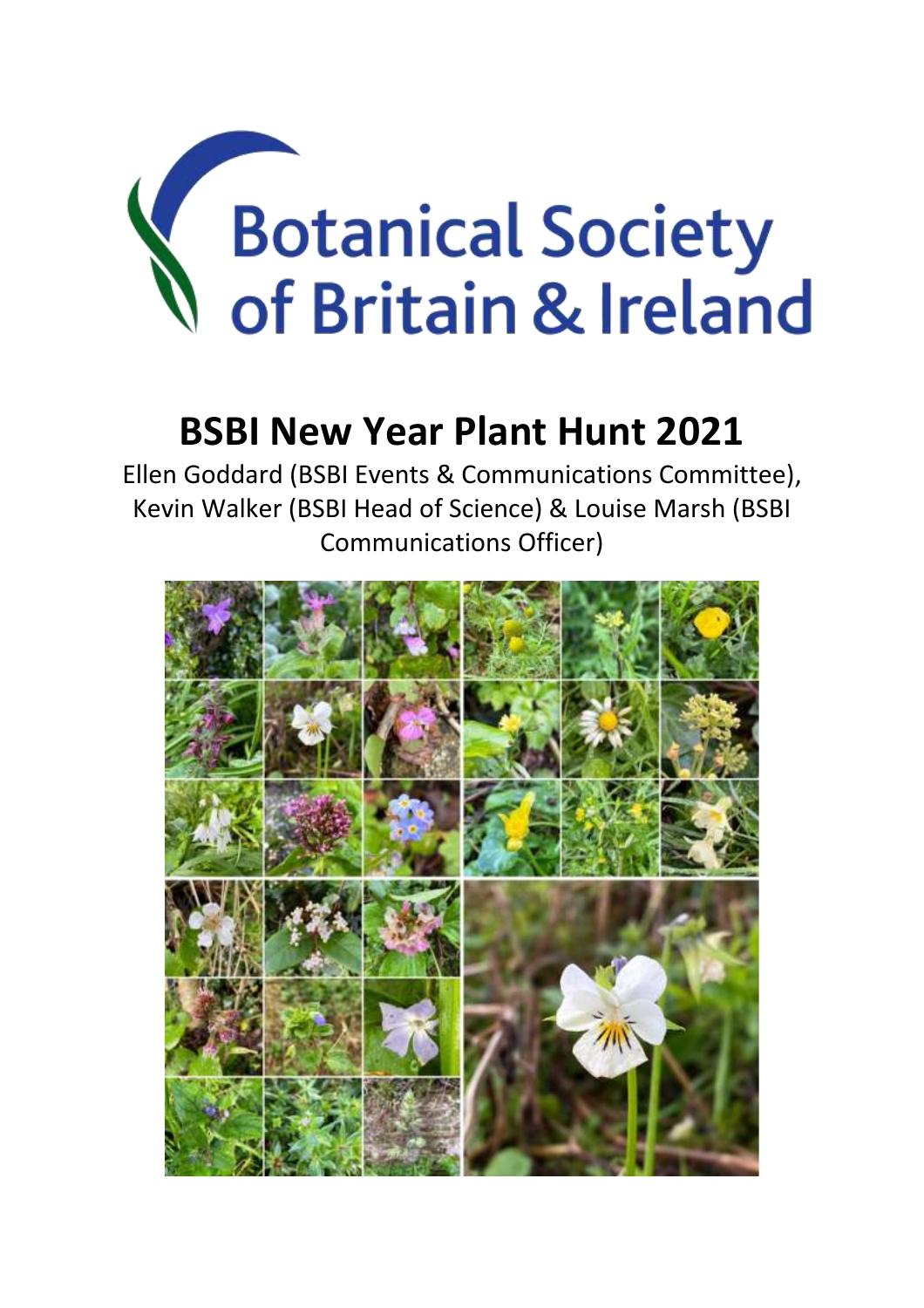# **Summary**

- The BSBI's tenth New Year Plant Hunt (NYPH) took place between Friday 1<sup>st</sup> and Monday 4<sup>th</sup> January 2021. Volunteers submitted lists of native and non-native plants they found in flower in the wild during a three-hour walk at locations throughout Britain and Ireland. The results were submitted online via smartphones and other electronic devices.
- 1,811 recorders took part in 2021, submitting 21,419 records of 710 plant species in bloom on 1,195 lists. This total includes ten lists where Hunts had yielded no records of plants in flower.
- The four species most frequently recorded in flower in 2021 were identical to previous years: in rank order these were Daisy *Bellis perennis*, Groundsel *Senecio vulgaris*, Dandelion *Taraxacum* agg*.*, and Annual Meadow-grass *Poa annua*.
- In 2021, as in previous years, almost twice as many species recorded were flowering late (53%) rather than early (24%), as opposed to 23% which would either be expected to flower at New Year or are typical 'all-year-rounders'.
- These proportions of species flowering early, late or as expected were similar to previous years, suggesting that the majority of plant species flowering out of season are 'autumn stragglers' that continue to flower in the winter due to mild weather.
- These proportions do not appear to change significantly from year to year although the overall numbers of plants in flower increase during milder winters, most notably in 2016 and to a lesser extent 2015 and 2019, when temperatures were well above average in November and December.

# **Introduction**

Since 2012, the Botanical Society of Britain & Ireland (BSBI) has run an annual hunt for plants in flower during a four-day period over New Year (Marsh, 2015, 2016; Walker & Marsh, 2017, 2018, 2019, 2020). Participation has grown steadily and for the past two years more than 1000 participants recorded lists of flowering plants from over 700 locations across Britain and Ireland (Walker & Marsh, 2019). A very similar scheme (Year End Plant Hunt), run by the Dutch botanical society (FLORON), has been running in The Netherlands since 2015 and has had a similar level of participation (Sparrius, 2019).

Originally the main aim of the New Year Plant Hunt (NYPH) was to provide a fun and engaging project for botanical enthusiasts during the quiet winter months. However, it is now providing valuable insights into how many species normally flower during the winter as well as how species are responding to changing weather patterns as a consequence of climate change. Due to media coverage, NYPH is also raising the profile of the BSBI and introducing its work to new audiences as well as helping BSBI to introduce new technologies such as social media and online recording applications. Here we provide a brief summary of the results of the NYPH 2021.

# **Method**

For NYPH 2021 volunteers picked a day between 1-4 January 2021 and recorded all native and nonnative plants, excluding obviously planted species in private and public gardens, that they found in flower on a walk not exceeding three hours, excluding breaks and time travelling between sites. Participants were encouraged to restrict their hunts to a single area/site but in a few cases multiple sites were visited within the three-hour period (for example at stops along a motorway). In many cases recorders followed the same routes that they had taken in previous years. Participants were encouraged to check that plants were actually in flower and not just immature or seeding, for example by checking that catkins were open, that grasses had open florets with stigmas or anthers etc. Conifers were included but all ferns and fern-allies were excluded from lists.

The majority of lists were submitted via a smartphone, tablet or PC, allowing the results to be viewed simultaneously as they came in (Fig. 1). This substantially increased the efficiency of data entry and reduced errors during data processing. Data validation prior to analysis included checking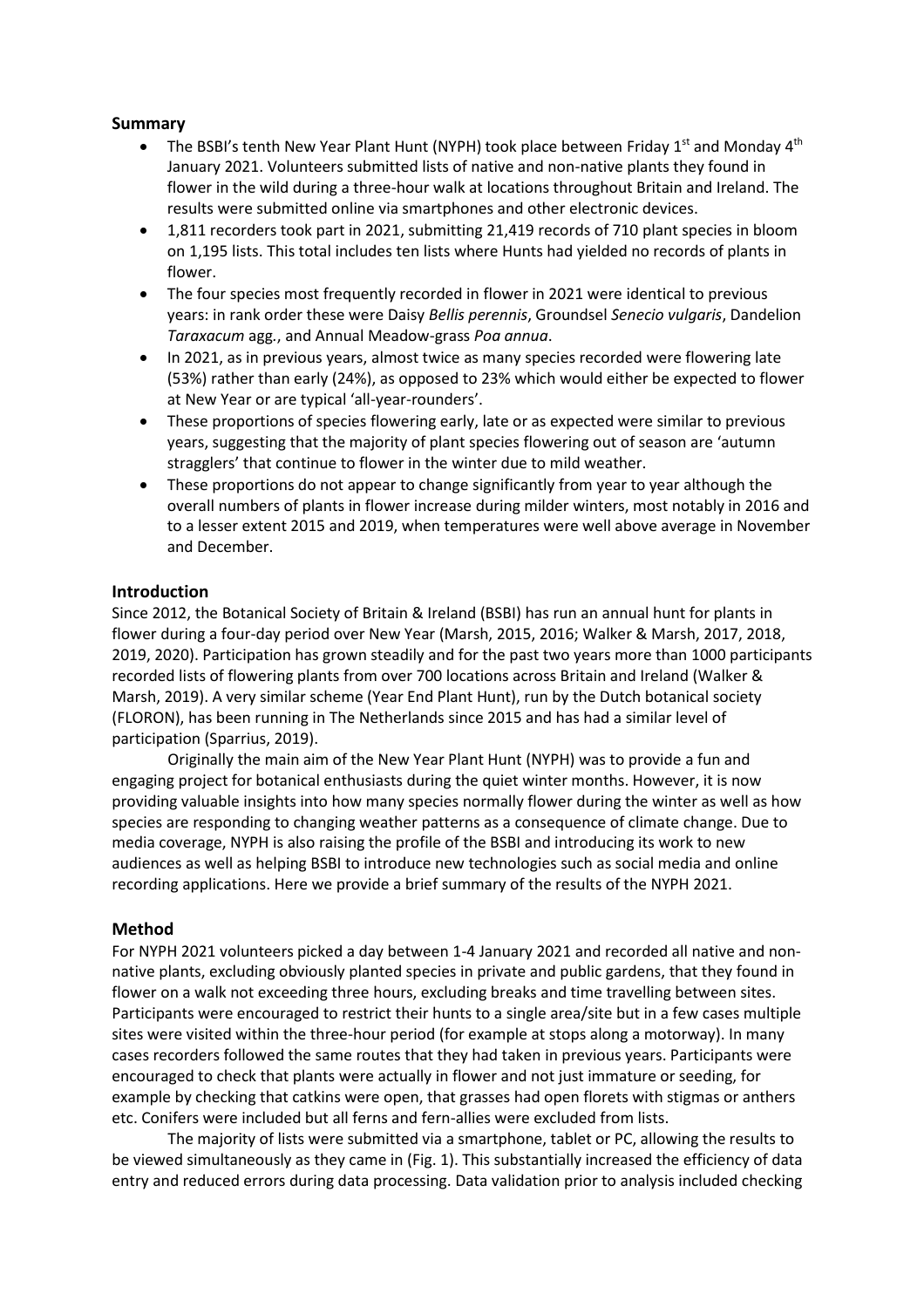the completeness of the lists and that the site details submitted were correct, identifying unidentified species from photographs, checking doubtful records and that taxa matched those given by Stace (2010), and removing ferns and fern-allies and taxa identified to family or genus only. Subspecies and varieties (including colour variants, 'flora pleno', etc.) were aggregated to specieslevel as were microspecies of *Hieracium*, *Rubus* and *Taraxacum*. Aggregates were also used for closely related taxa that are generally not recorded consistently (e.g. *Arenaria leptoclados/serpyllifolia*, *Aphanes arvensis/australis*, *Galanthus* spp., *Galeopsis bifida/tetrahit*, *Hedera helix/hibernica*, *Polygonum aviculare*). Non-native crops with native subspecies (e.g. *Beta vulgaris*, *Brassica rapus*) were not usually differentiated for the purposes of analyses.

To allow an assessment of whether species were flowering early or late, species were allocated to one of four phenological categories based on their 'typical' flowering months as given in standard floras. For this we published the flowering months given in Clapham *et al*. (1987) and Sell & Murrell (1996-2018). Species were categorised as 'expected' if they normally flower at New Year (December-January); 'early' if the number of months from New Year to first flowering month is less than the number of months from the last flowering month to New Year; and 'late' if the number of months from the last flowering month to New Year is less than the number of months from New Year to the first flowering month. Where the number of months from the first and last flowering months to New Year were equal, species were classified as 'early or late'. For a number of nonnatives, the normal flowering period was not known.

In previous years, organisers of local group hunts were encouraged to send details to the NYPH organisers so their events could be publicised on the BSBI website and via BSBI social media platforms. These group hunts often attracted large numbers of plant hunters at all skill levels, from beginner to expert, who benefited from the plant identification advice on offer and enjoyed the social aspect of the NYPH. In 2021, government restrictions on social gatherings were imposed in response to the coronavirus; these restrictions varied across Britain, Ireland, the Channel Isles and the Isle of Man. As a result, no organised group hunts were advertised on the BSBI website and plant hunters were instructed to follow their local government guidance closely when planning their hunts.



*Figure 1. Screenshot of the New Year Plant Hunt 2021 Results webpage.*

#### **Results**

In 2021, a total of 1,195 lists were submitted, an increase of 49.7% compared to 2020 and the highest number of lists ever submitted (Fig. 2). This total includes ten "lists" where plant hunters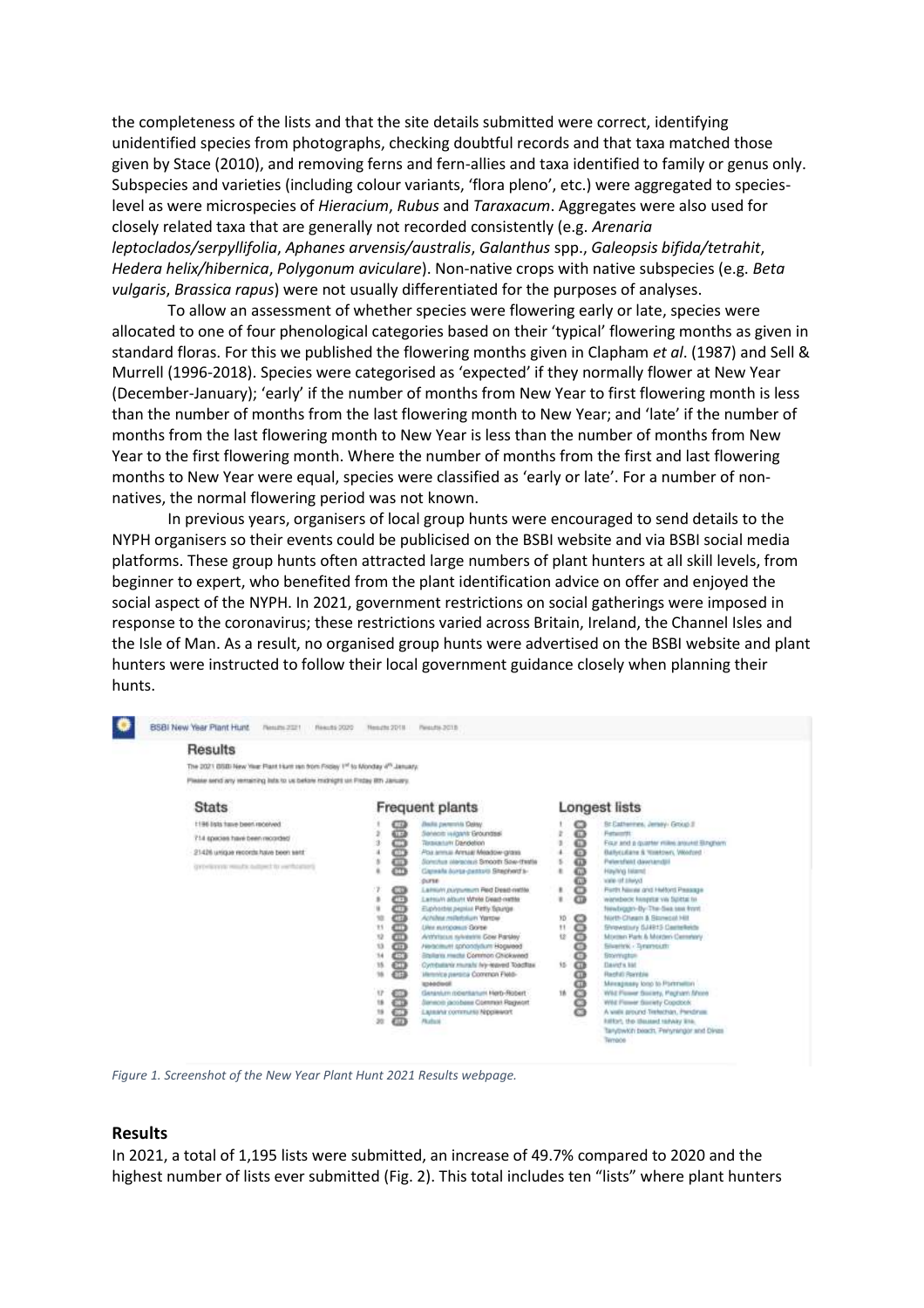found no species in bloom. From these lists 21,419 unique records were used in the analysis, an increase of 43.9% compared to 2020. We also recorded our largest number of participants with 1,811 people taking part and submitting records. This, however, is only an increase of 5.7% on 2020, our previous record year (Table 1). The number of lists submitted broken down by countries reveals changes, with high increases for England, Wales and Scotland and with Wales having a percentage increase of 211.9% in lists being submitted. This contrasts with the Channel Isles and the Isle of Man where we saw decreases in the number of lists (Table. 2).

From the unique records, 710 different species were recorded, the highest number of species in the ten years of the Hunt; however, the relative percentage of native and non-native is roughly even, as it has been in previous years (Table 3). Even though the number of species recorded is roughly even, the number of records shows that natives have comprised roughly two thirds of all of the records submitted since 2015 (Table 4).

*Table 1. The number of individuals participating, Number of submitted lists, the number of records submitted in the New Year Plant Hunts, 2015-2021, with increase in percentage shown for 2021 in comparison to 2020.*

|                      | 2015 | 2016 | $2017$ | 2018 | 2019  | 2020  | 2021  | % increase '21-'20 |
|----------------------|------|------|--------|------|-------|-------|-------|--------------------|
| Participants   c.300 |      | 405  | 416    | >800 | 1471  | 1714  | 1811  | 5.7                |
| Lists                | 143  | 432  | 460    | 612  | 712   | 798   | 1195  | 49.7               |
| Records              | 2893 | 9160 | 7123   | 9907 | 14193 | 14880 | 21419 | 43.9               |

*Table 2. The number of New Year Plant Hunt lists submitted 2015-2021 broken down by country, with percentage increase shown for 2021 in comparison to 2020.*

| <b>Number of lists</b> | 2015         | 2016         | 2017 | 2018 | 2019 | 2020 | 2021 | % increase '20-'21 |
|------------------------|--------------|--------------|------|------|------|------|------|--------------------|
| England                | 101          | 297          | 282  | 427  | 466  | 538  | 821  | 52.6               |
| Wales                  | 10           | 19           | 28   | 33   | 41   | 42   | 132  | 214.3              |
| Scotland               | 9            | 64           | 43   | 56   | 94   | 102  | 138  | 35.3               |
| Ireland                | 21           | 50           | 104  | 94   | 99   | 90   | 98   | 8.9                |
| Channel Isles          | 2            | 2            | 3    | 2    | 6    |      | 6    | $-14.3$            |
| Isle of Man            | $\mathbf{0}$ | $\mathbf{0}$ | 0    | 0    | 6    | 19   | 0    | $-100.0$           |
| Total                  | 143          | 432          | 460  | 612  | 712  | 798  | 1195 | 49.7               |

*Table 3. The number of plant species recorded during the New Year Plant Hunt 2015-2021.*

| <b>Number of species</b> | 2015 | 2016 | 2017 | 2018 | 2019 | 2020 | 2021 |
|--------------------------|------|------|------|------|------|------|------|
| <b>Native</b>            | 206  | 313  | 264  | 291  | 327  | 322  | 379  |
| Non-native               | 160  | 298  | 228  | 241  | 300  | 293  | 331  |
| Total                    | 366  | 611  | 492  | 532  | 627  | 615  | 710  |
| % native                 | 56   | 51   | 54   | 55   | 52   | 52   | 53   |
| % non-native             | 44   | 49   | 46   | 45   | 48   | 48   | 47   |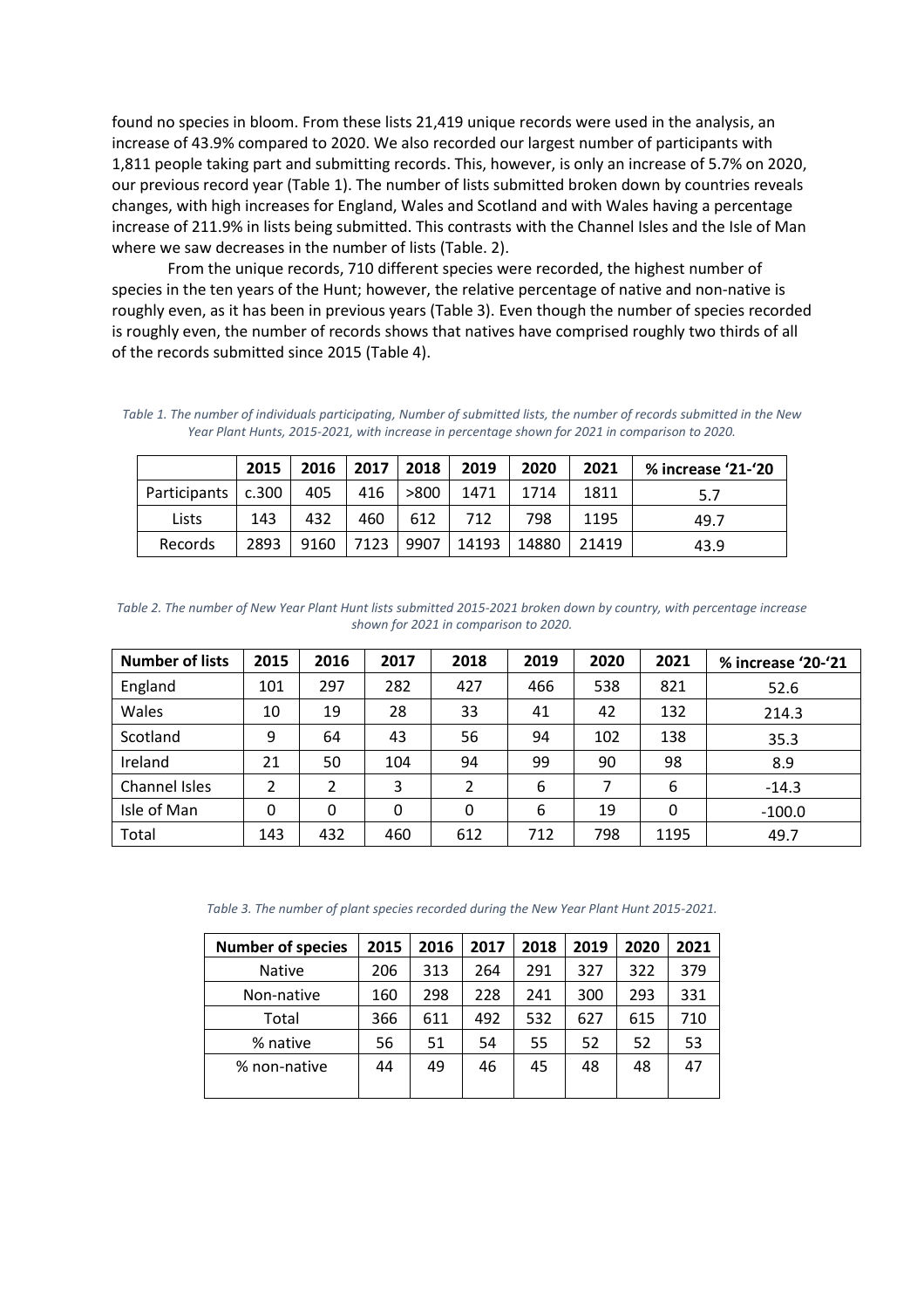| <b>Number of</b> |      |      |      |      |       |       |       |
|------------------|------|------|------|------|-------|-------|-------|
| records          | 2015 | 2016 | 2017 | 2017 | 2019  | 2020  | 2021  |
| <b>Native</b>    | 1874 | 6210 | 4509 | 6376 | 9055  | 9521  | 13777 |
| Non-native       | 1019 | 2950 | 2614 | 3531 | 5138  | 5359  | 7642  |
| Total            | 2893 | 9160 | 7123 | 9907 | 14193 | 14880 | 21419 |
| % native         | 65   | 68   | 63   | 64   | 64    | 64    | 64    |
| % non-native     | 35   | 32   | 37   | 36   | 36    | 36    | 36    |

*Table 4. The number of individual records made during the New Year Plant Hunt 2015-2021.*



*Figure 2. Map of the New Year Plant Hunt Lists received in 2021 (each dot represents a 10 x 10 km grid square in which at least one New Year Plant Hunt list was recorded).*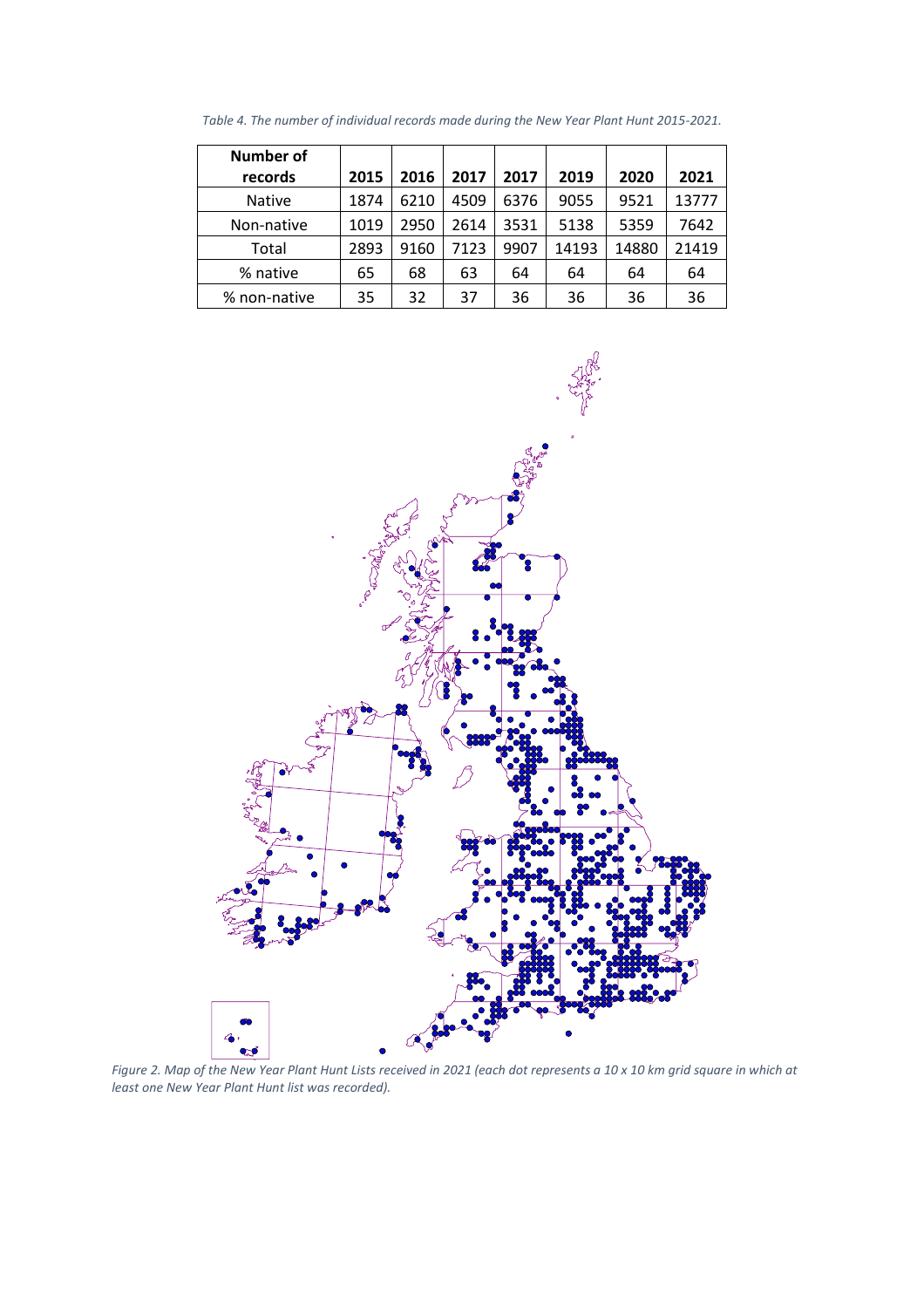

*Figure 3. Histogram of the number of species recorded in flower per visit (list length) in the New Year Plant Hunt 2021.*

Participants recorded an average of 18.0 species within the three-hour period although there was a very large range in the length of lists across the country, with some participants recording over 70 species in flower! (Fig. 3). In 2021 the average number of native species recorded was 11.2 native whereas the average number of non-natives was 6.3 (Fig. 4). These results resemble the results in 2020 and are slightly lower than 2019 but relatively average when compared to previous years (Fig. 4). The total number of species recorded was higher than 2017 and 2018 (but not significantly so) and slightly less than 2015, 2016 and 2019, but only significantly less than 2016 (Fig 4a). This pattern was the same for both native and alien species although the overall differences were less marked for non-native species (Figs 4b and 4c). Across all three we are seeing very similar results to those in 2020 (Fig. 4).



*Figure 4. The mean number of species recorded in flower at New Year, 2015-2020. The significance of the differences between years was tested using a One-way ANOVA with Tukey's HSD used to test for significant differences between means: (a) total species, F = 7.732, P<0.001; (b) native species, F= 12.68, P<0.001; (c) non-native species, F= 3.398, P<0.01. Means that share the same letter on each graph are not significantly different from one another.*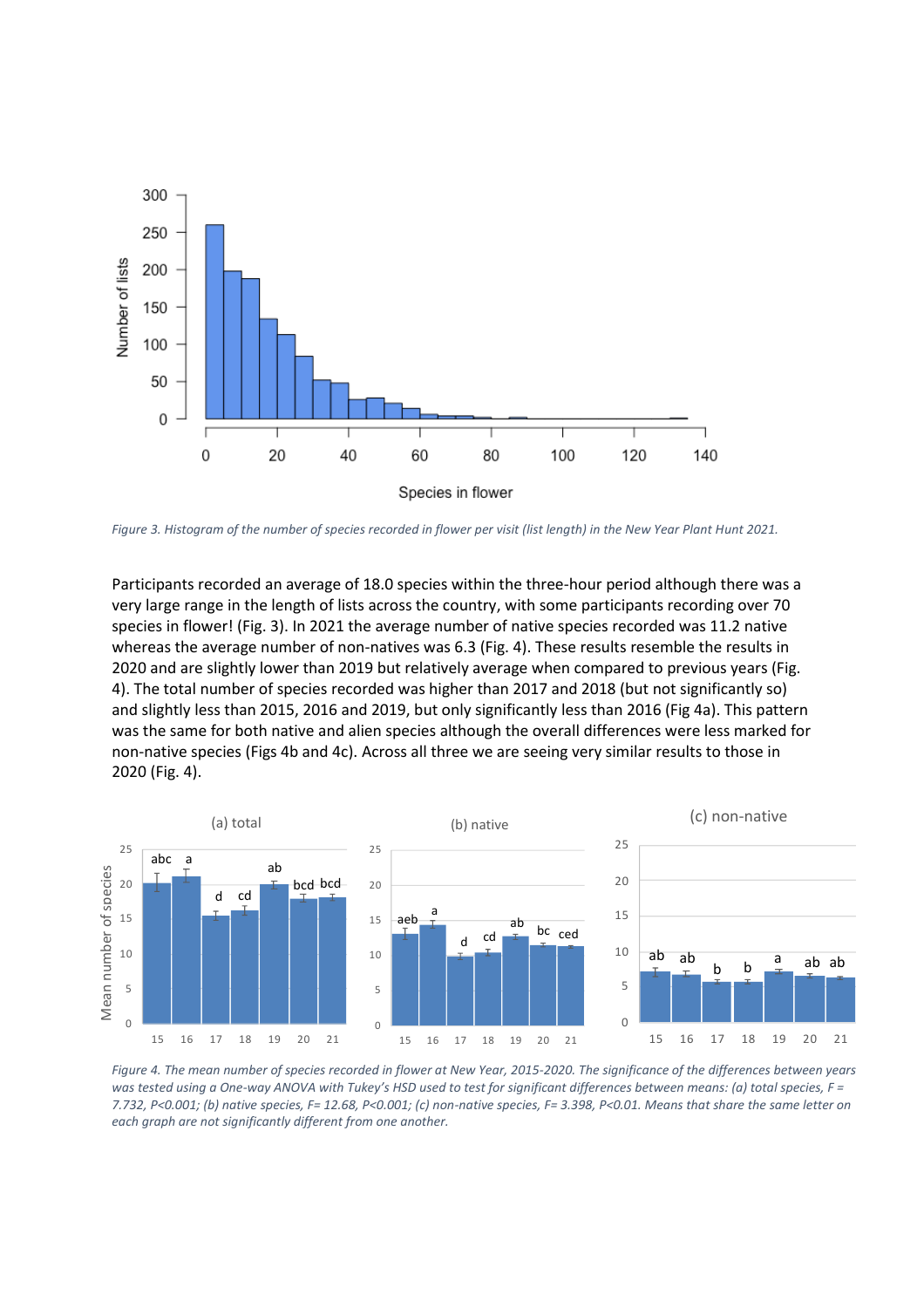The top four recorded plant species have remained constant since 2015, however, the order has fluctuated: Daisy (*Bellis perennis*), Groundsel (*Senecio vulgaris*), Dandelion (*Taraxacum* agg.) and Annual Meadow-grass (*Poa annua*), were all recorded in more than 50% of the lists submitted this year.

| <b>Scientific name</b>  | 2015           | 2016                    | 2017                    | 2018           | 2019           | 2020           | 2021           | % in lists |
|-------------------------|----------------|-------------------------|-------------------------|----------------|----------------|----------------|----------------|------------|
| <b>Bellis perennis</b>  | $\mathbf{1}$   | $\mathbf{1}$            | $\mathbf{1}$            | $\mathbf{1}$   | $\mathbf{1}$   | $\mathbf{1}$   | 1              | 69.6       |
| Senecio vulgaris        | 3              | $\overline{3}$          | $\overline{\mathbf{c}}$ | $\overline{2}$ | $\overline{2}$ | $\overline{2}$ | $\overline{2}$ | 66.4       |
| Taraxacum agg.          | $\mathbf{1}$   | $\overline{\mathbf{2}}$ | 3                       | 3              | $\overline{3}$ | $\overline{4}$ | 3              | 58.6       |
| Poa annua               | $\overline{4}$ | $\overline{4}$          | $\overline{4}$          | $\overline{4}$ | $\overline{4}$ | $\overline{3}$ | 4              | 53.7       |
| Sonchus oleraceus       | $\overline{7}$ | 6                       | 11                      | 14             | 8              | 6              | 5              | 48.1       |
| Capsella bursa-pastoris | 6              | 11                      | 6                       | $\overline{7}$ | 5              | 9              | 6              | 45.8       |
| Lamium purpureum        | 13             | 8                       | 9                       | 6              | $\overline{7}$ | $\overline{7}$ | $\overline{7}$ | 42.1       |
| Lamium album            | 9              | 10                      | 16                      | 9              | 13             | 9              | 8              | 39.1       |
| Euphorbia peplus        | 8              | 14                      | $\overline{7}$          | 10             | 9              | 11             | 9              | 38.9       |
| Achillea millefolium    | 14             | 15                      | 12                      | 13             | 12             | 12             | 10             | 38.6       |
| Ulex europaeus          | 5              | 5                       | 5                       | 5              | 11             | 8              | 11             | 37.7       |
| Anthriscus sylvestris   | 31             | 31                      | 61                      | 30             | 85             | 19             | 12             | 35.2       |
| Heracleum sphondylium   | 10             | 12                      | 18                      | 11             | 19             | 15             | 13             | 34.7       |
| Stellaria media         | 10             | 29                      | 8                       | 8              | 5              | 5              | 14             | 34.2       |
| Cymbalaria muralis      | 19             | 21                      | 13                      | 15             | 18             | 16             | 15             | 29.0       |

*Table 5. The 15 species recorded most frequently in flower during the New Year Plant Hunt 2021. Species are listed in their rank order in 2021 and shown against their position in 2015-2020. The top ranked species are shaded dark (1-5) and light grey (6-10).*

The proportions of species flowering early or late were very similar to previous years with 53% of species flowering late, 24% flowering early, and 6% flowering as expected at New Year (Fig. 5a). These percentages were almost identical to previous years, the only notable difference being the slightly higher proportion of species flowering early in 2016. When considering just native species, however, it is clear that a greater proportion flowered early (21%) in 2021 and (23%) 2020 as opposed to late (59%) when compared to previous years (Fig. 5b). The reason for this is currently unknown and more research would need to be undertaken to understand why we are seeing these differences in flowering times.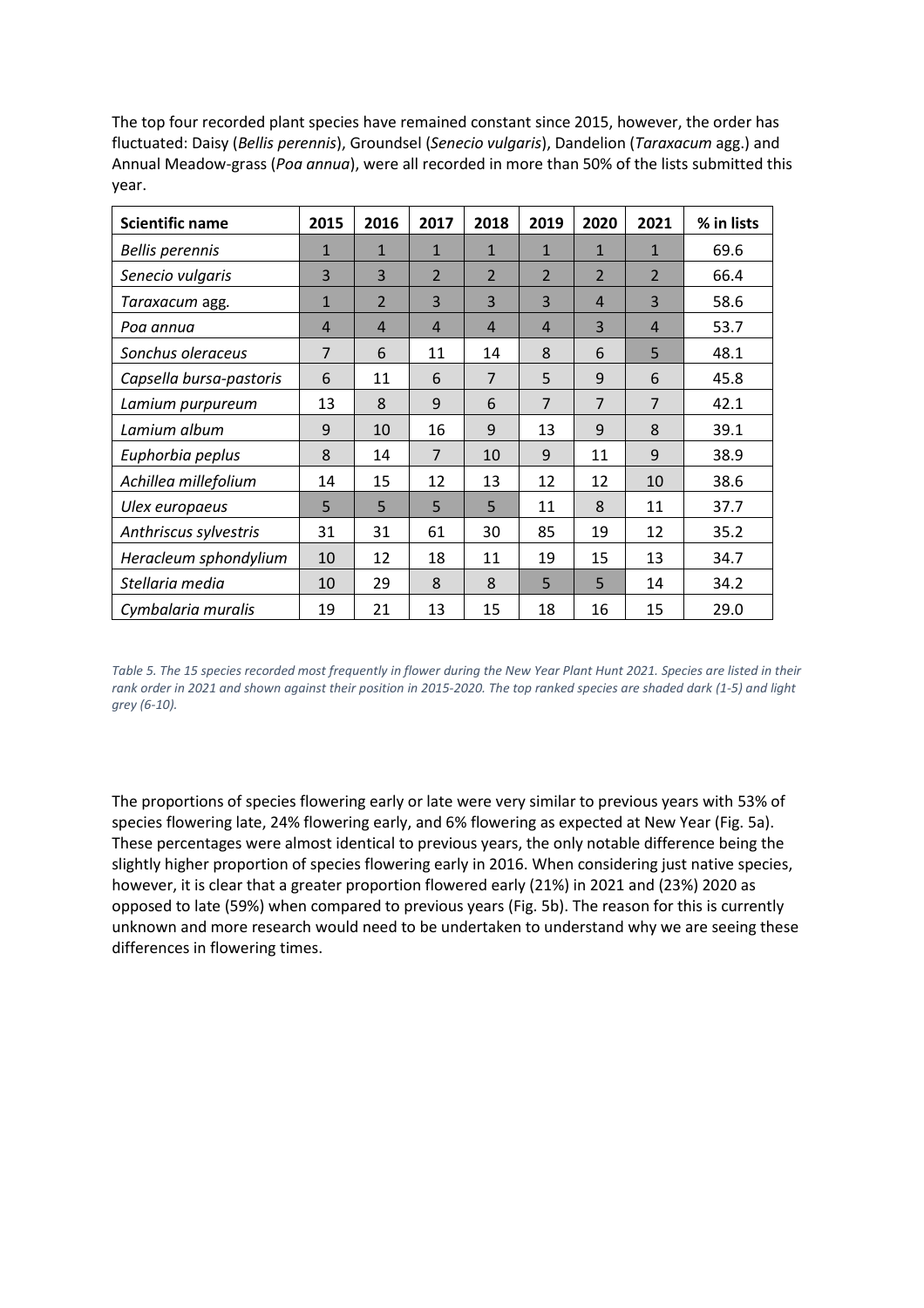

*Figure 5. The proportion of plant species flowering early, early or late, late or as expected at New Year, 2014-2020. (a) all species and (b) native species only.*

When the same figures are presented in terms of the total number of records of flowering a slightly different pattern emerges with most occurrences of flowering belonging to species flowering late (42%) or as expected (33%) (Fig. 6a). In comparison, only 14% of flowering occurrences were species flowering early, highlighting their relative insignificance when compared to winter flowerers and autumn stragglers.



*Figure 6. The proportion of records of species flowering early, early of late, late or as expected at New year, 2014-2021. (a) all species and (b) native species only.*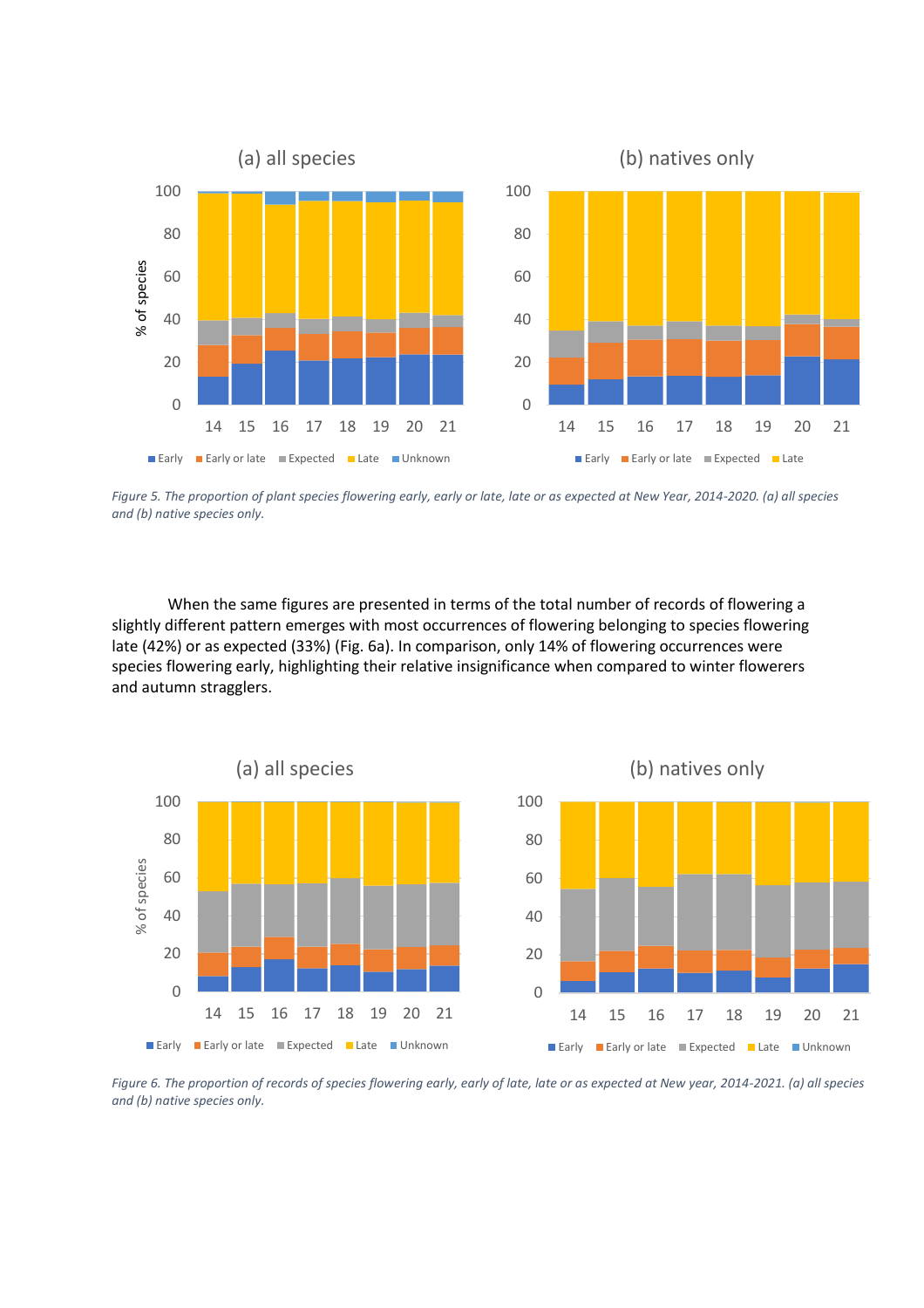#### **Discussion**

2021 has provided the largest number of flowering species to be recorded during the New Year Plant Hunts so far. This could be for a variety of reasons: firstly, we have received the highest number of lists so far this year at 1195 lists; with more lists submitted, there is a higher probability of new species being recorded. Due to the coronavirus restrictions that were in place, the usual programme of group hunts could not take place this year; with more hunts undertaken by individuals and small family groups, the total number of lists increased by almost 50% without a similar increase in participant numbers (c5%). With these restrictions, it is also likely that people were undertaking their plant hunts closer to home and, therefore, there may be an increase in urban lists (which tend to have higher numbers recorded). The role of the coronavirus may go beyond that of changing the way people have participated. This year has seen a drastic change in the way we interact with wildlife, with reduced maintenance (weed control, mowing etc.) potentially increasing the amount of wild and/or naturalised plants, especially in urban areas.

Secondly, the temperatures leading up to the NYPH in 2021 were 2.7 degrees above average, the same as in 2015 2019 (Fig. 7). December alone was only half a degree above average with a lot of wet and wintery weather across the north of the UK. These temperature anomalies are taken as an average from the whole of the UK so there may be regional differences, especially this year where a lot of people were out sampling in snow. This could explain why there is an increase in the number of lists that have between 1-5 species (Fig. 3). The lack of organised group hunts may have influenced list numbers additionally, as trained botanists usually provide training and guidance to people new to Botanical surveying. Advice on places to look for flowers can dramatically influence the number of flowering species found. Even with the increase in the number of lists and unique records that have been submitted this year it is interesting to note that the percentages of native to non-native species has remained very steady throughout 2014-2021.

Due to the lack of systematic records, we can't tell whether plants are flowering more often now than in the past but what the results from NYPH clearly show is how many plants respond to 'unseasonal' weather, for example the exceptionally warm weather experienced in late 2015 when temperatures were more than 4°C above average. Such conditions allow plants to continue flowering well into the winter, presumably because of the absence of severe frosts which would normally kill any late-flowering shoots. The implications of this for plant performance are far from clear. The premature spring growth of some arctic-alpine plants during warmer winters (as many gardeners will know) can weaken some plants due to the depletion of carbohydrate reserves and damage to tender plant parts such as buds and flowers from snow and frost (Crawford, 1997, 2000). Shifts in flowering time may also cause asynchrony between flowering and associated pollinators with potential knock-on effects for plant and insect productivity (Solga *et al*., 2014).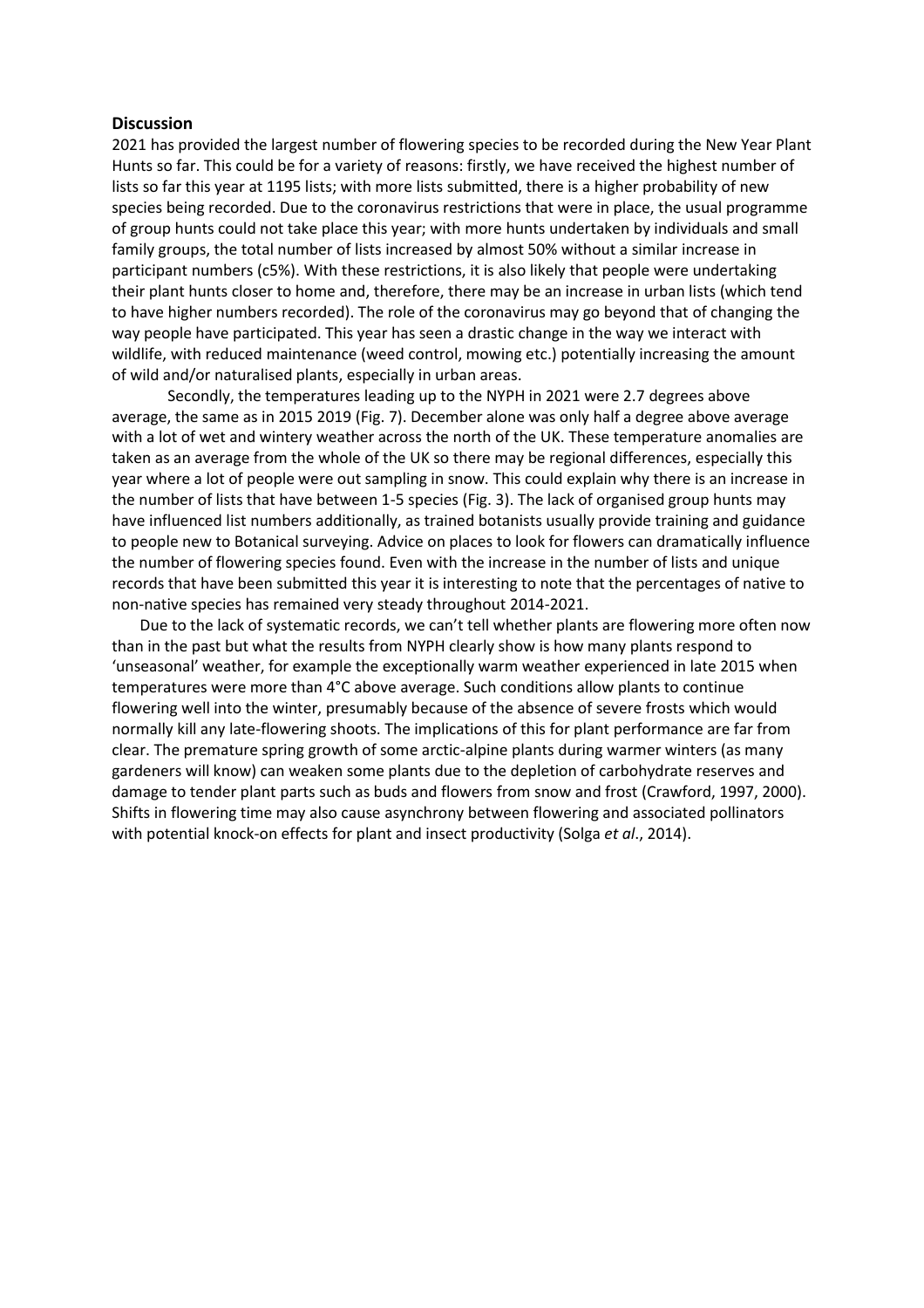



A number of studies have shown that many plant species now flower earlier than in the past as a result of warmer winter and spring temperatures (Fitter & Fitter, 2002; Amano *et al*., 2010). However, the evidence from the New Year Plant Hunt is less marked with relatively few species flowering earlier rather than late, presumably because very large advances in flowering would be needed for them to be in flower at New Year. In addition, many spring-flowering (vernal) species require periods of freezing temperatures (stratification) to break dormancy and stimulate growth; consequently, phenological responses to warming will not be straightforward to predict (Crawford, 1997, 2000).

One of the most intriguing findings of the NYPH has been the sheer number of species in flower at New Year. Standard British floras (e.g. Clapham et al., 1987) lead us to expect around 2% will be in flower in December and January. The numbers have been significantly higher than this in each year of this survey and suggests that a radical reassessment of flowering is needed, ideally based on observations at multiple sites across the whole of Great Britain and Ireland in each month.

The large numbers of non-native plants in flower at New Year has also been a notable feature of the survey largely because the majority of lists take place in urban and suburban areas where alien plant diversity is highest. In these areas aliens as well as natives benefit from the elevated temperatures found in towns and cities (the so-called 'urban heat island-effect').

#### **Acknowledgments**

2021 saw both the highest ever number of NYPH participants and the highest ever number of volunteer members of BSBI's Events & Communications committee working with BSBI staff members to support those participants. Ryan Clark, Ciara Dwyer, George Garnett, Ellen Goddard, Isobel Girvan, Louise Marsh, Moira O'Donnell and April Webb provided support on the Help Desk over the busy New Year period; Ryan, Ellen, Louise, Moira and April also worked alongside Joshua Ajowele, Leif Bersweden and Rebecca Wheeler to promote the NYPH across social media; Moira, Louise, Jo Parmenter (Secretary, BSBI Science & Data Committee) and Paul Green (BSBI Ireland Officer) advised